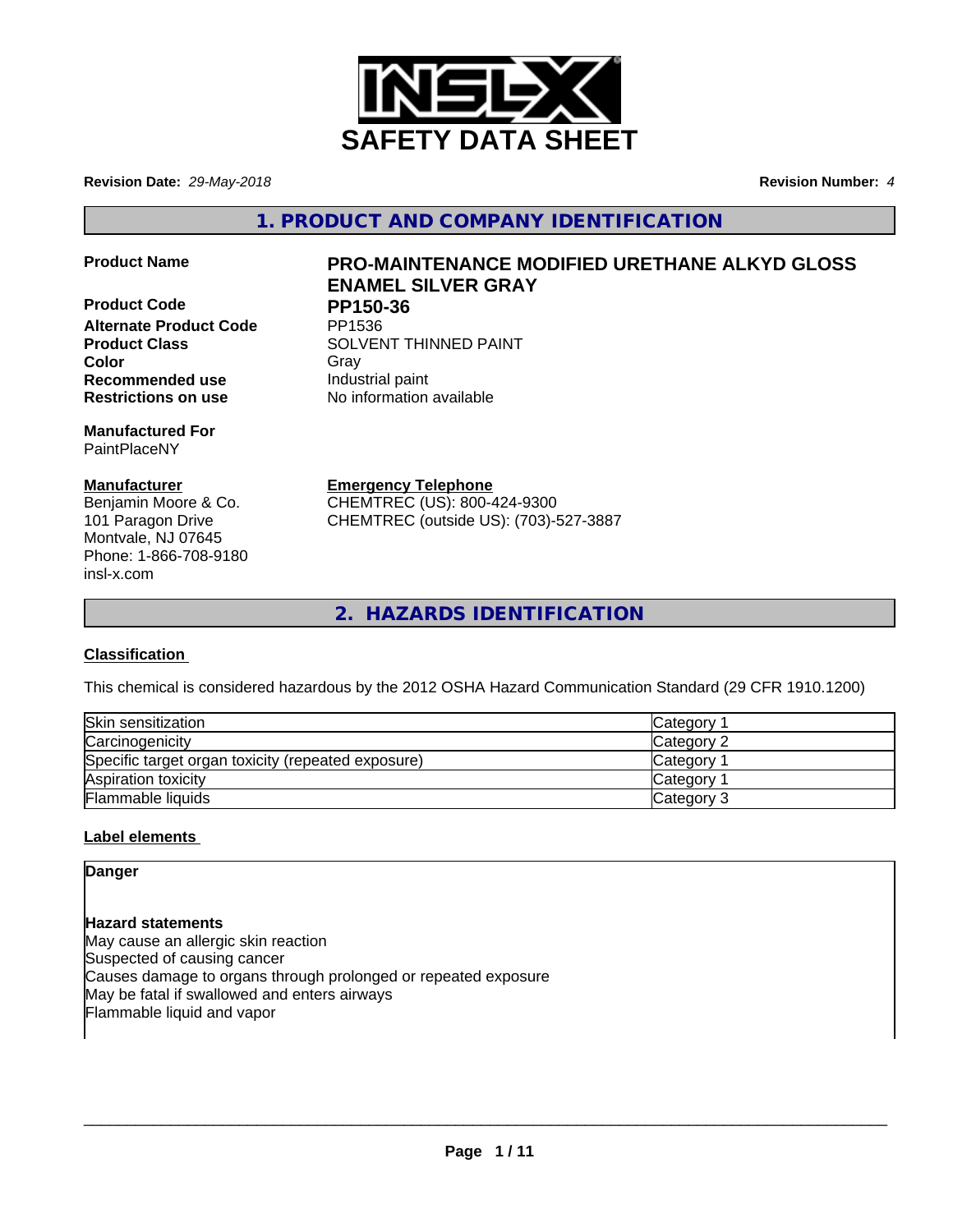

**Appearance** liquid

**Odor** solvent

## **Precautionary Statements - Prevention**

Obtain special instructions before use Do not handle until all safety precautions have been read and understood Use personal protective equipment as required Contaminated work clothing should not be allowed out of the workplace Wear protective gloves Do not breathe dust/fume/gas/mist/vapors/spray Wash face, hands and any exposed skin thoroughly after handling Do not eat, drink or smoke when using this product Keep away from heat, hot surfaces, sparks, open flames and other ignition sources. No smoking Keep container tightly closed Ground/bond container and receiving equipment Use explosion-proof electrical/ventilating/lighting/equipment Use only non-sparking tools Take precautionary measures against static discharge

## **Precautionary Statements - Response**

IF exposed or concerned: Get medical advice/attention **Skin** If skin irritation or rash occurs: Get medical advice/attention Wash contaminated clothing before reuse IF ON SKIN (or hair): Remove/Take off immediately all contaminated clothing. Rinse skin with water/shower **Ingestion** IF SWALLOWED: Immediately call a POISON CENTER or doctor/physician Do NOT induce vomiting **Fire** In case of fire: Use CO2, dry chemical, or foam for extinction

## **Precautionary Statements - Storage**

Store locked up Store in a well-ventilated place. Keep cool

## **Precautionary Statements - Disposal**

Dispose of contents/container to an approved waste disposal plant

## **Hazards not otherwise classified (HNOC)**

Rags, steel wool or waste soaked with this product may spontaneously catch fire if improperly discarded

## **Other information**

No information available

## **Other hazards**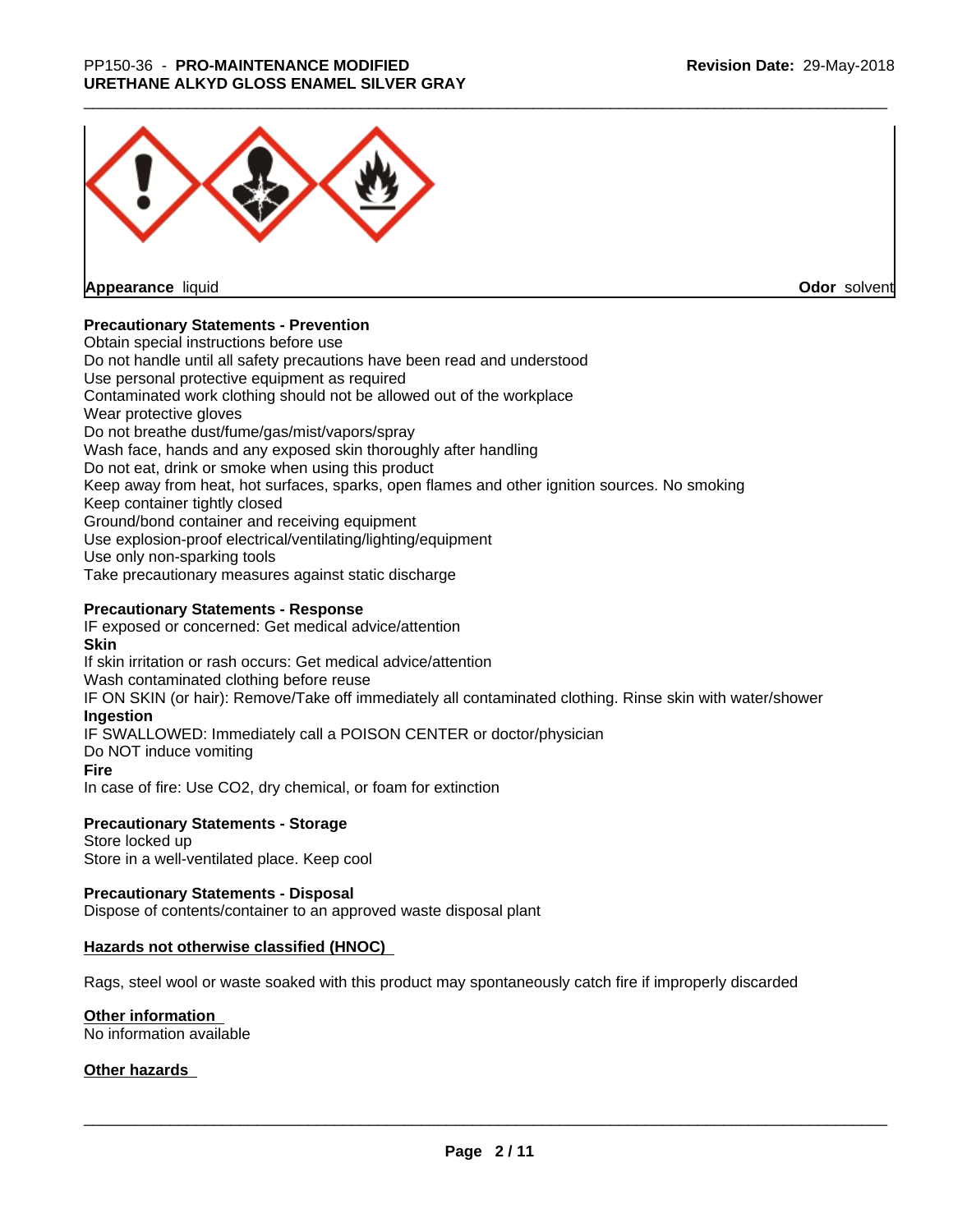**CAUTION:** All floor coatings may become slippery when wet. Where non-skid characteristics are desired, a small amount of clean sand may be added. Stir often during application.

# **3. COMPOSITION/INFORMATION ON INGREDIENTS**

| <b>Chemical name</b>                       | <b>CAS No.</b> | Weight-% |
|--------------------------------------------|----------------|----------|
| Stoddard solvent                           | 8052-41-3      | 30       |
| Limestone                                  | 1317-65-3      | 15       |
| Titanium dioxide                           | 13463-67-7     |          |
| Distillates, petroleum, hydrotreated light | 64742-47-8     |          |
| Cobalt bis(2-ethylhexanoate)               | 136-52-7       | 0.5      |
| Ethyl benzene                              | $100 - 41 - 4$ | 0.5      |
| Methyl ethyl ketoxime                      | 96-29-7        | 0.5      |

|                                                  | <b>4. FIRST AID MEASURES</b>                                                                                                                                                                                                        |
|--------------------------------------------------|-------------------------------------------------------------------------------------------------------------------------------------------------------------------------------------------------------------------------------------|
| <b>General Advice</b>                            | If symptoms persist, call a physician. Show this safety data sheet to the doctor in<br>attendance.                                                                                                                                  |
| <b>Eye Contact</b>                               | Immediately flush with plenty of water. After initial flushing, remove any contact<br>lenses and continue flushing for at least 15 minutes. Keep eye wide open while<br>rinsing. If symptoms persist, call a physician.             |
| <b>Skin Contact</b>                              | Wash off immediately with soap and plenty of water while removing all<br>contaminated clothes and shoes. If skin irritation persists, call a physician. Wash<br>clothing before reuse. Destroy contaminated articles such as shoes. |
| <b>Inhalation</b>                                | Move to fresh air. If symptoms persist, call a physician.<br>If not breathing, give artificial respiration. Call a physician immediately.                                                                                           |
| Ingestion                                        | Clean mouth with water and afterwards drink plenty of water. Do not induce<br>vomiting without medical advice. Never give anything by mouth to an unconscious<br>person. Consult a physician.                                       |
| <b>Protection Of First-Aiders</b>                | Use personal protective equipment.                                                                                                                                                                                                  |
| <b>Most Important</b><br><b>Symptoms/Effects</b> | May cause allergic skin reaction.                                                                                                                                                                                                   |
| <b>Notes To Physician</b>                        | Treat symptomatically.                                                                                                                                                                                                              |
|                                                  |                                                                                                                                                                                                                                     |

**5. FIRE-FIGHTING MEASURES**

| <b>Suitable Extinguishing Media</b>                                    | Foam, dry powder or water. Use extinguishing measures<br>that are appropriate to local circumstances and the<br>surrounding environment.     |
|------------------------------------------------------------------------|----------------------------------------------------------------------------------------------------------------------------------------------|
| <b>Protective Equipment And Precautions For</b><br><b>Firefighters</b> | As in any fire, wear self-contained breathing apparatus<br>pressure-demand, MSHA/NIOSH (approved or equivalent)<br>and full protective gear. |
| <b>Specific Hazards Arising From The Chemical</b>                      | Combustible material. Closed containers may rupture if                                                                                       |
|                                                                        |                                                                                                                                              |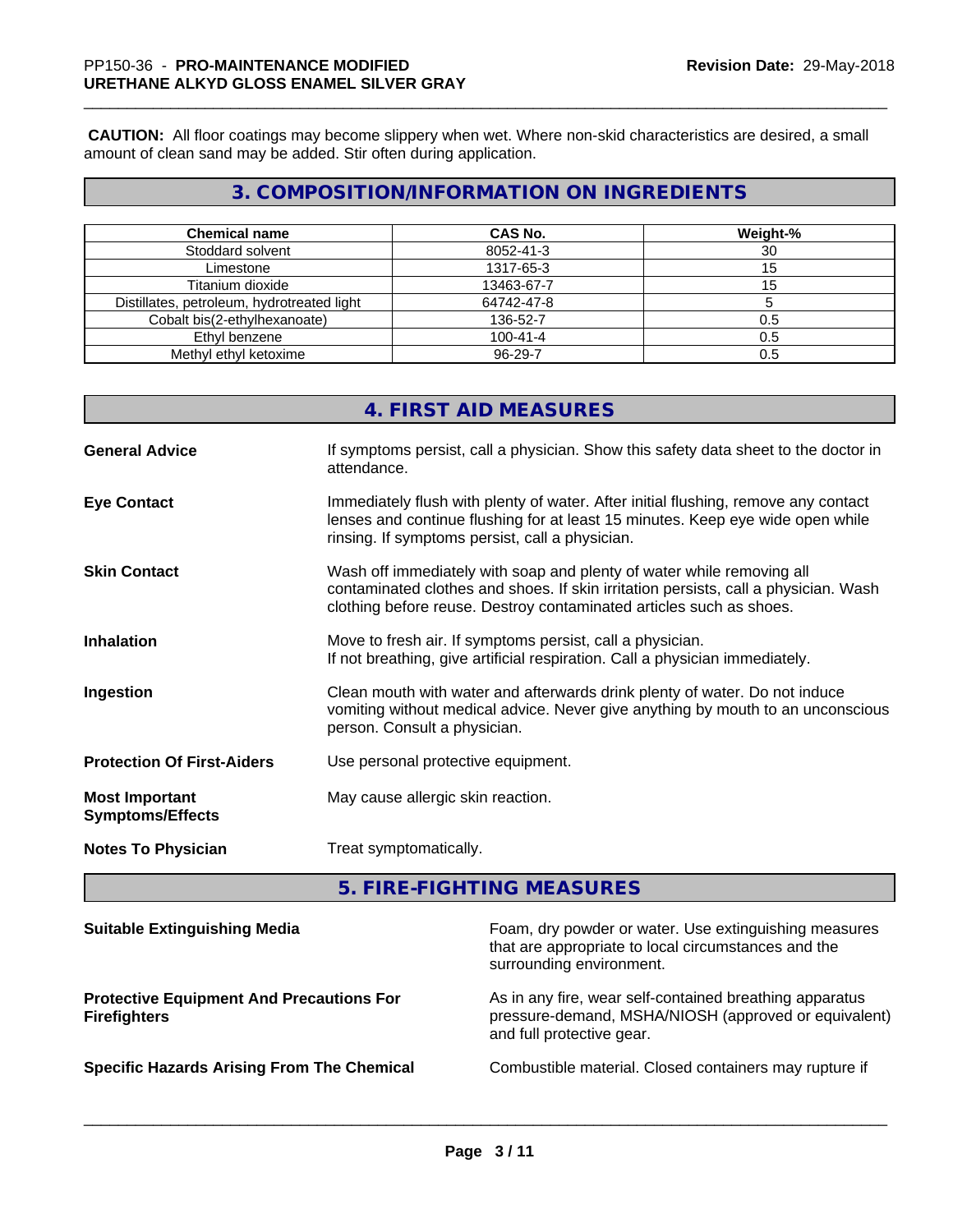|                                                                                                                              | exposed to fire or extreme heat. Keep product and empty<br>container away from heat and sources of ignition. Thermal<br>decomposition can lead to release of irritating gases and<br>vapors. |
|------------------------------------------------------------------------------------------------------------------------------|----------------------------------------------------------------------------------------------------------------------------------------------------------------------------------------------|
| <b>Sensitivity To Mechanical Impact</b>                                                                                      | No                                                                                                                                                                                           |
| <b>Sensitivity To Static Discharge</b>                                                                                       | Yes                                                                                                                                                                                          |
| <b>Flash Point Data</b><br>Flash Point (°F)<br>Flash Point (°C)<br><b>Method</b><br><b>Flammability Limits In Air</b>        | 104<br>40<br><b>PMCC</b>                                                                                                                                                                     |
| Lower flammability limit:<br><b>Upper flammability limit:</b>                                                                | Not available<br>Not available                                                                                                                                                               |
| <b>NFPA</b><br>Health: 1<br><b>Flammability: 2</b>                                                                           | <b>Instability: 0</b><br><b>Special: Not Applicable</b>                                                                                                                                      |
| <b>NFPA Legend</b><br>$\bigcap$ <b>N</b> Let $\bigcup$ $\bigcup$ $\bigcup$ $\bigcup$ $\bigcup$ $\bigcup$ $\bigcup$ $\bigcup$ |                                                                                                                                                                                              |

- 0 Not Hazardous
- 1 Slightly
- 2 Moderate
- 3 High
- 4 Severe

*The ratings assigned are only suggested ratings, the contractor/employer has ultimate responsibilities for NFPA ratings where this system is used.*

*Additional information regarding the NFPA rating system is available from the National Fire Protection Agency (NFPA) at www.nfpa.org.*

# **6. ACCIDENTAL RELEASE MEASURES**

| <b>Personal Precautions</b>      | Use personal protective equipment. Remove all sources of ignition.                                                                                                                                                                                                                                         |
|----------------------------------|------------------------------------------------------------------------------------------------------------------------------------------------------------------------------------------------------------------------------------------------------------------------------------------------------------|
| <b>Other Information</b>         | Prevent further leakage or spillage if safe to do so. Do not allow material to<br>contaminate ground water system. Prevent product from entering drains. Do not<br>flush into surface water or sanitary sewer system. Local authorities should be<br>advised if significant spillages cannot be contained. |
| <b>Environmental precautions</b> | See Section 12 for additional Ecological Information.                                                                                                                                                                                                                                                      |
| <b>Methods for Cleaning Up</b>   | Dam up. Soak up with inert absorbent material. Pick up and transfer to properly<br>labeled containers. Clean contaminated surface thoroughly.                                                                                                                                                              |

## **7. HANDLING AND STORAGE**

**Handling** Use only in area provided with appropriate exhaust ventilation. Do not breathe vapors or spray mist. Wear personal protective equipment. Take precautionary measures against static discharges. To avoid ignition of vapors by static electricity discharge, all metal parts of the equipment must be grounded. Keep away from open flames, hot surfaces and sources of ignition.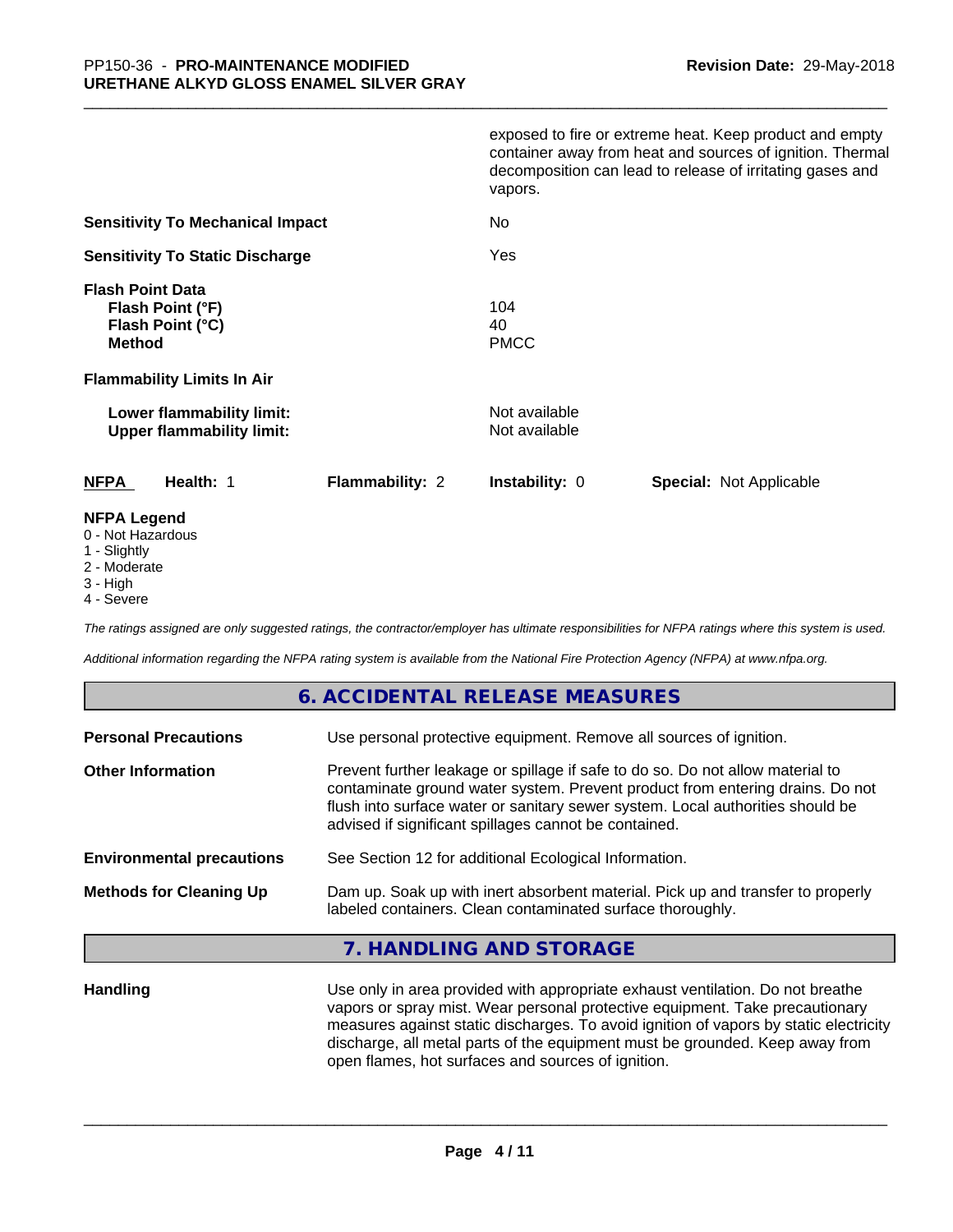| <b>Storage</b>                | Keep containers tightly closed in a dry, cool and well-ventilated place. Keep away<br>from heat. Keep away from open flames, hot surfaces and sources of ignition.<br>Keep in properly labeled containers. Keep out of the reach of children. |  |
|-------------------------------|-----------------------------------------------------------------------------------------------------------------------------------------------------------------------------------------------------------------------------------------------|--|
|                               | <b>DANGER</b> - Rags, steel wool or waste soaked with this product may<br>spontaneously catch fire if improperly discarded. Immediately after use, place<br>rags, steel wool or waste in a sealed water-filled metal container.               |  |
| <b>Incompatible Materials</b> | Incompatible with strong acids and bases and strong oxidizing agents.                                                                                                                                                                         |  |

# **8. EXPOSURE CONTROLS / PERSONAL PROTECTION**

## **Exposure Limits**

| <b>Chemical name</b> | <b>ACGIH TLV</b>  | <b>OSHA PEL</b>                                        |
|----------------------|-------------------|--------------------------------------------------------|
| Stoddard solvent     | 100 ppm - $TWA$   | 500 ppm - TWA<br>2900 mg/m <sup>3</sup> - TWA          |
| Limestone            | N/E               | 15 mg/m <sup>3</sup> - TWA<br>$5 \text{ mg/m}^3$ - TWA |
| Titanium dioxide     | 10 mg/m $3$ - TWA | 15 mg/m $3$ - TWA                                      |
| Ethyl benzene        | 20 ppm - TWA      | 100 ppm $-$ TWA<br>435 mg/m <sup>3</sup> - TWA         |

#### **Legend**

ACGIH - American Conference of Governmental Industrial Hygienists Exposure Limits OSHA - Occupational Safety & Health Administration Exposure Limits N/E - Not Established

**Engineering Measures** Ensure adequate ventilation, especially in confined areas.

## **Personal Protective Equipment**

| <b>Eye/Face Protection</b><br><b>Skin Protection</b> | Safety glasses with side-shields.<br>Long sleeved clothing. Protective gloves.                                                                                                                                                                     |
|------------------------------------------------------|----------------------------------------------------------------------------------------------------------------------------------------------------------------------------------------------------------------------------------------------------|
| <b>Respiratory Protection</b>                        | In operations where exposure limits are exceeded, use a NIOSH approved                                                                                                                                                                             |
|                                                      | respirator that has been selected by a technically qualified person for the specific<br>work conditions. When spraying the product or applying in confined areas, wear a<br>NIOSH approved respirator specified for paint spray or organic vapors. |
| <b>Hygiene Measures</b>                              | Avoid contact with skin, eyes and clothing. Remove and wash contaminated<br>clothing before re-use. Wash thoroughly after handling. When using do not eat,                                                                                         |
|                                                      | drink or smoke.                                                                                                                                                                                                                                    |

# **9. PHYSICAL AND CHEMICAL PROPERTIES**

**Appearance** liquid **Density (lbs/gal)** 9.40 - 9.50<br> **Specific Gravity** 1.12 - 1.14 **Specific Gravity** 

**Odor** solvent **Odor Threshold No information available No information available pH** No information available **Viscosity (cps)** No information available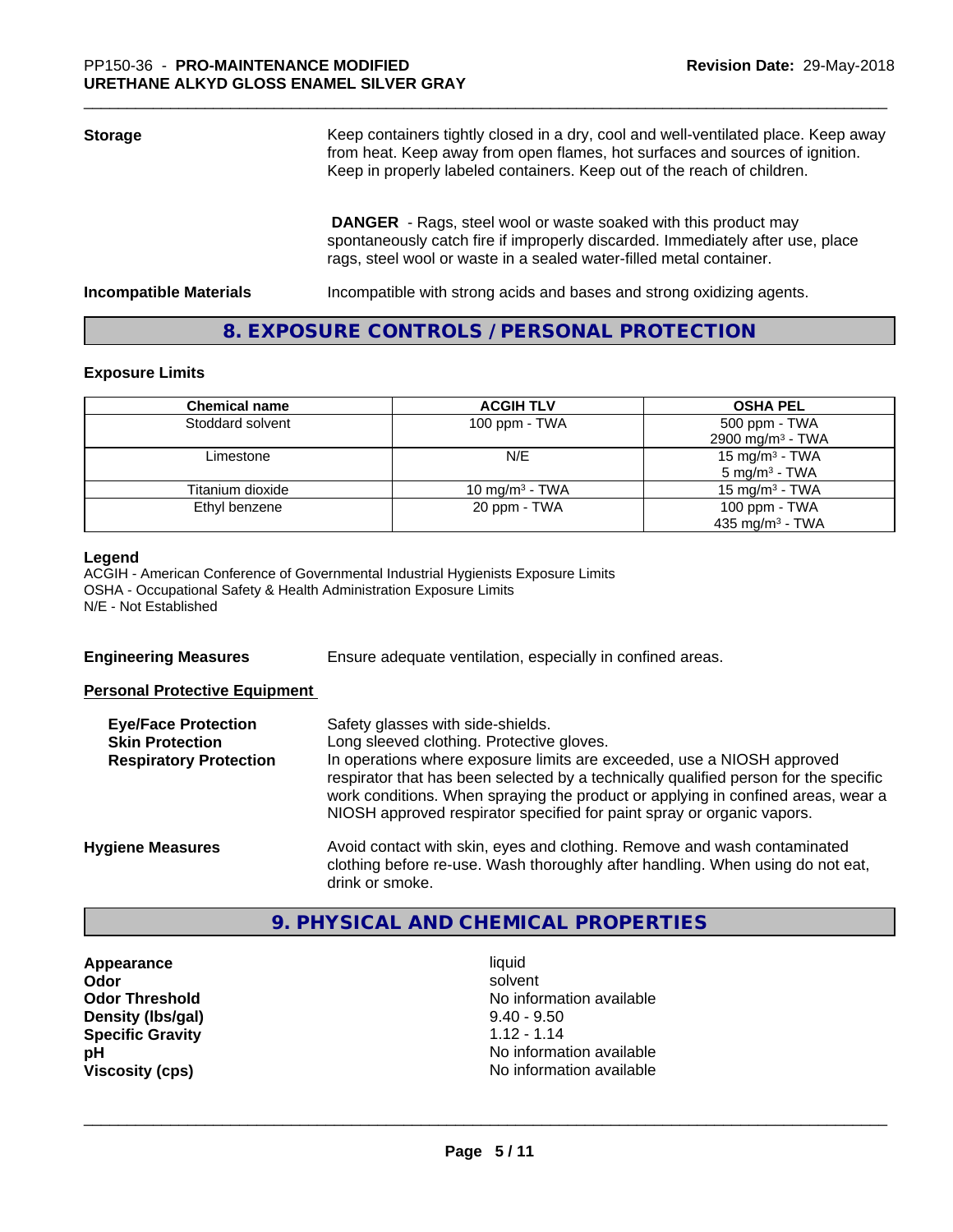**Solubility(ies)** No information available **Water solubility**<br> **Evaporation Rate**<br> **Evaporation Rate**<br> **Evaporation Rate Vapor pressure @20 °C (kPa)** No information available **Vapor density No information available No** information available **Wt. % Solids** 65 - 75 **Vol. % Solids** 50 - 60 **Wt. % Volatiles** 25 - 35 **Vol. % Volatiles VOC Regulatory Limit (g/L)** <340 **Boiling Point (°F)** 279 **Boiling Point (°C)** 137 **Freezing Point (°F)**<br> **Freezing Point (°C)**<br> **Freezing Point (°C)**<br> **No information available Flash Point (°F)** 104 **Flash Point (°C)** 40 **Method** PMCC **Flammability (solid, gas)** Not applicable **Upper flammability limit:** No information available **Lower flammability limit:** No information available **Lower** flammability limit: **Autoignition Temperature (°F)**<br> **Autoignition Temperature (°C)** No information available<br>
No information available **Autoignition Temperature (°C) Decomposition Temperature (°F)** No information available **Decomposition Temperature (°C)** No information available **Partition coefficient CONSTRANSISTS No information available** 

**Evaporation Rate** No information available **Freezing Point (°C)** No information available

# **10. STABILITY AND REACTIVITY**

| <b>Reactivity</b>                       | Not Applicable                                                                           |
|-----------------------------------------|------------------------------------------------------------------------------------------|
| <b>Chemical Stability</b>               | Stable under normal conditions. Hazardous polymerisation<br>does not occur.              |
| <b>Conditions to avoid</b>              | Keep away from open flames, hot surfaces, static<br>electricity and sources of ignition. |
| <b>Incompatible Materials</b>           | Incompatible with strong acids and bases and strong<br>oxidizing agents.                 |
| <b>Hazardous Decomposition Products</b> | Thermal decomposition can lead to release of irritating<br>gases and vapors.             |
| Possibility of hazardous reactions      | None under normal conditions of use.                                                     |

**11. TOXICOLOGICAL INFORMATION**

## **Product Information**

## **Information on likely routes of exposure**

**Principal Routes of Exposure** Eye contact, skin contact and inhalation.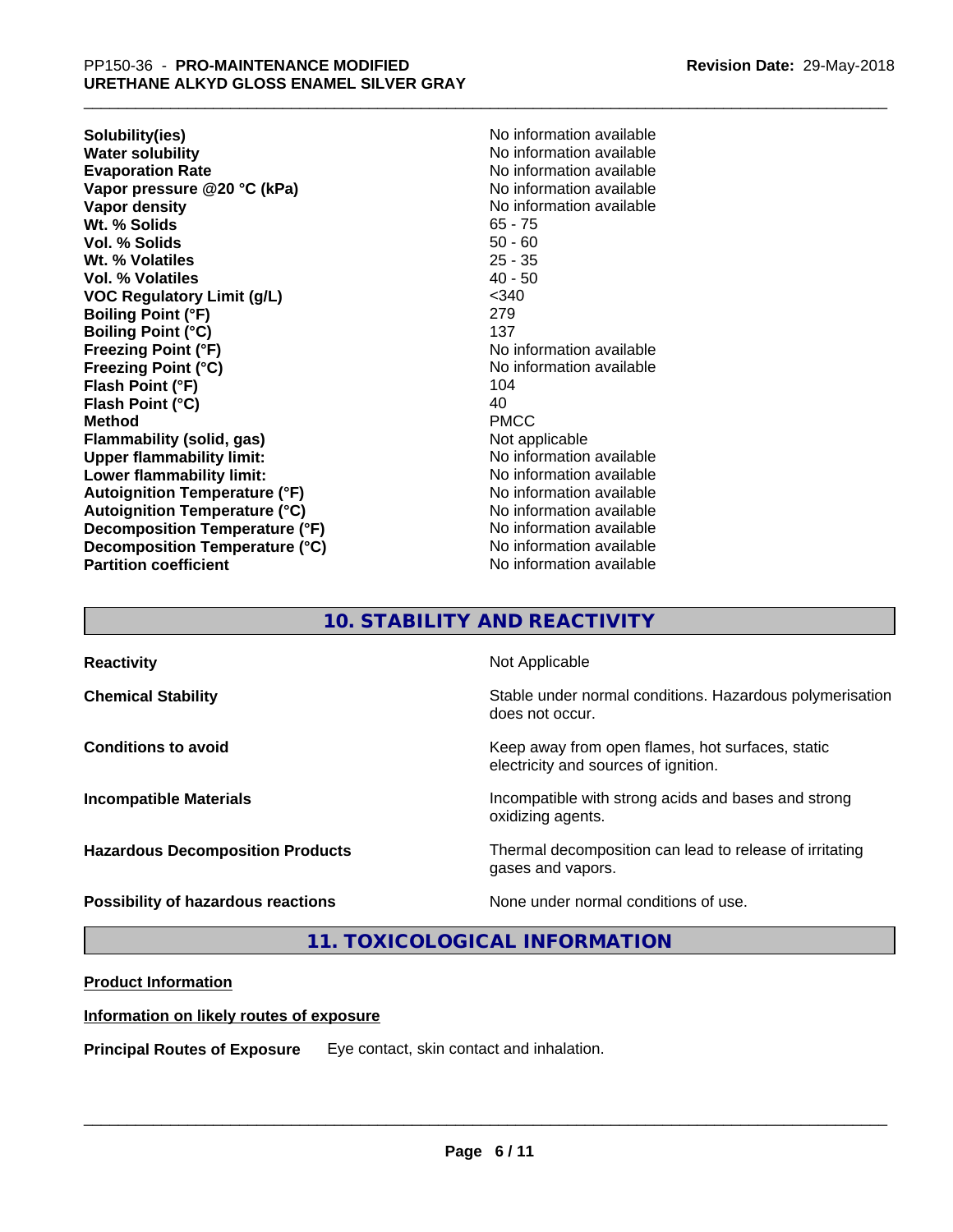#### **Acute Toxicity**

| <b>Product Information</b>      | Repeated or prolonged exposure to organic solvents may lead to permanent brain<br>and nervous system damage. Intentional misuse by deliberately concentrating and<br>inhaling vapors may be harmful or fatal.                        |
|---------------------------------|--------------------------------------------------------------------------------------------------------------------------------------------------------------------------------------------------------------------------------------|
|                                 | Symptoms related to the physical, chemical and toxicological characteristics                                                                                                                                                         |
| <b>Symptoms</b>                 | No information available.                                                                                                                                                                                                            |
|                                 | Delayed and immediate effects as well as chronic effects from short and long-term exposure                                                                                                                                           |
| Eye contact                     | Contact with eyes may cause irritation.                                                                                                                                                                                              |
| <b>Skin contact</b>             | May cause skin irritation and/or dermatitis. Prolonged skin contact may defat the<br>skin and produce dermatitis.                                                                                                                    |
| Ingestion                       | Ingestion may cause irritation to mucous membranes. Small amounts of this<br>product aspirated into the respiratory system during ingestion or vomiting may<br>cause mild to severe pulmonary injury, possibly progressing to death. |
| <b>Inhalation</b>               | High vapor / aerosol concentrations are irritating to the eyes, nose, throat and<br>lungs and may cause headaches, dizziness, drowsiness, unconsciousness, and<br>other central nervous system effects.                              |
| <b>Sensitization</b>            | May cause an allergic skin reaction.                                                                                                                                                                                                 |
| <b>Neurological Effects</b>     | No information available.                                                                                                                                                                                                            |
| <b>Mutagenic Effects</b>        | No information available.                                                                                                                                                                                                            |
| <b>Reproductive Effects</b>     | No information available.                                                                                                                                                                                                            |
| <b>Developmental Effects</b>    | No information available.                                                                                                                                                                                                            |
| <b>Target organ effects</b>     | No information available.                                                                                                                                                                                                            |
| <b>STOT - repeated exposure</b> | No information available.                                                                                                                                                                                                            |
| <b>STOT - single exposure</b>   | No information available.                                                                                                                                                                                                            |
| Other adverse effects           | No information available.                                                                                                                                                                                                            |
| <b>Aspiration Hazard</b>        | May be harmful if swallowed and enters airways. Small amounts of this product<br>aspirated into the respiratory system during ingestion or vomiting may cause mild<br>to severe pulmonary injury, possibly progressing to death.     |

## **Numerical measures of toxicity**

## **The following values are calculated based on chapter 3.1 of the GHS document**

| <b>ATEmix (oral)</b>   | 68043 mg/kg  |
|------------------------|--------------|
| <b>ATEmix (dermal)</b> | 139309 mg/kg |

#### **Component Information**

#### **Acute Toxicity**

Stoddard solvent LD50 Oral: > 5,000 mg/kg (Rat) LD50 Dermal: > 3160 mg/kg (Rabbit) LC50 Inhalation (Vapor): > 6.1 mg/L (Rat) Titanium dioxide LD50 Oral: > 10000 mg/kg (Rat) Distillates, petroleum, hydrotreated light LD50 Oral: > 5,000 mg/kg (Rat) LD50 Dermal: > 3,000 mg/kg (Rabbit)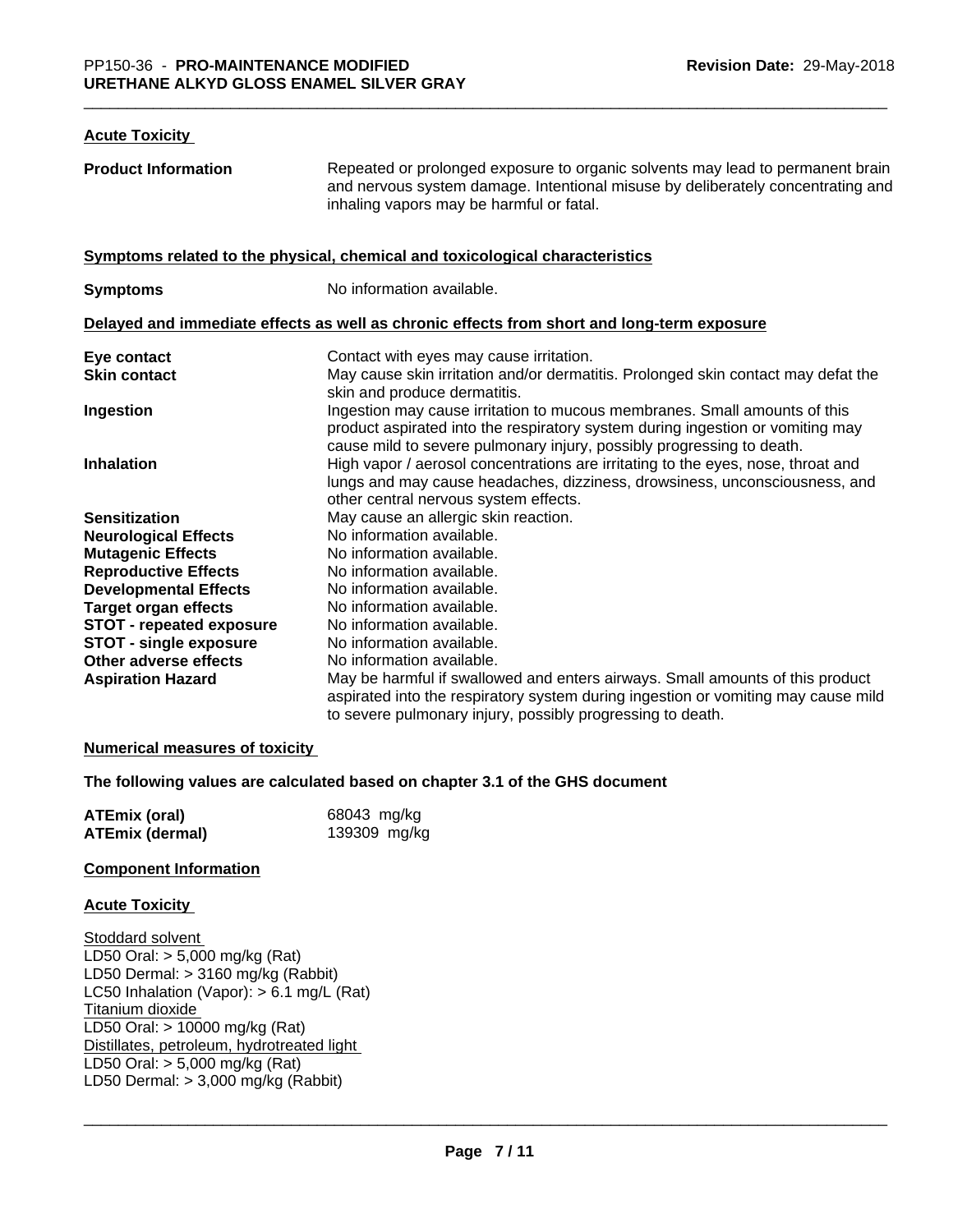Ethyl benzene LD50 Oral: mg/kg (Rat) LD50 Dermal: > mg/kg (Rabbit) LC50 Inhalation (Vapor): mg/m<sup>3</sup> (Rat, 2 hr.) Methyl ethyl ketoxime LD50 Oral: 930 mg/kg (Rat) LD50 Dermal: 200 µL/kg (Rabbit) LC50 Inhalation (Vapor): > 4.8 mg/L (Rat)

## **Carcinogenicity**

*The information below indicateswhether each agency has listed any ingredient as a carcinogen:.*

| <b>Chemical name</b>         | <b>IARC</b>         | <b>NTP</b> | <b>OSHA</b> |
|------------------------------|---------------------|------------|-------------|
|                              | 2B - Possible Human |            | Listed      |
| Titanium dioxide             | Carcinogen          |            |             |
|                              | 2B - Possible Human |            | Listed      |
| Cobalt bis(2-ethylhexanoate) | Carcinogen          |            |             |
|                              | 2B - Possible Human |            | Listed      |
| Ethyl benzene                | Carcinogen          |            |             |

• Although IARC has classified titanium dioxide as possibly carcinogenic to humans (2B), their summary concludes: "No significant exposure to titanium dioxide is thought to occur during the use of products in which titanium dioxide is bound to other materials, such as paint."

• Cobalt and cobalt compounds are listed as possible human carcinogens by IARC (2B). However, there is inadequate evidence of the carcinogenicity of cobalt and cobalt compounds in humans.

## **Legend**

IARC - International Agency for Research on Cancer NTP - National Toxicity Program OSHA - Occupational Safety & Health Administration

# **12. ECOLOGICAL INFORMATION**

# **Ecotoxicity Effects**

The environmental impact of this product has not been fully investigated.

## **Product Information**

## **Acute Toxicity to Fish**

No information available

## **Acute Toxicity to Aquatic Invertebrates**

No information available

## **Acute Toxicity to Aquatic Plants**

No information available

## **Persistence / Degradability**

No information available.

## **Bioaccumulation**

No information available.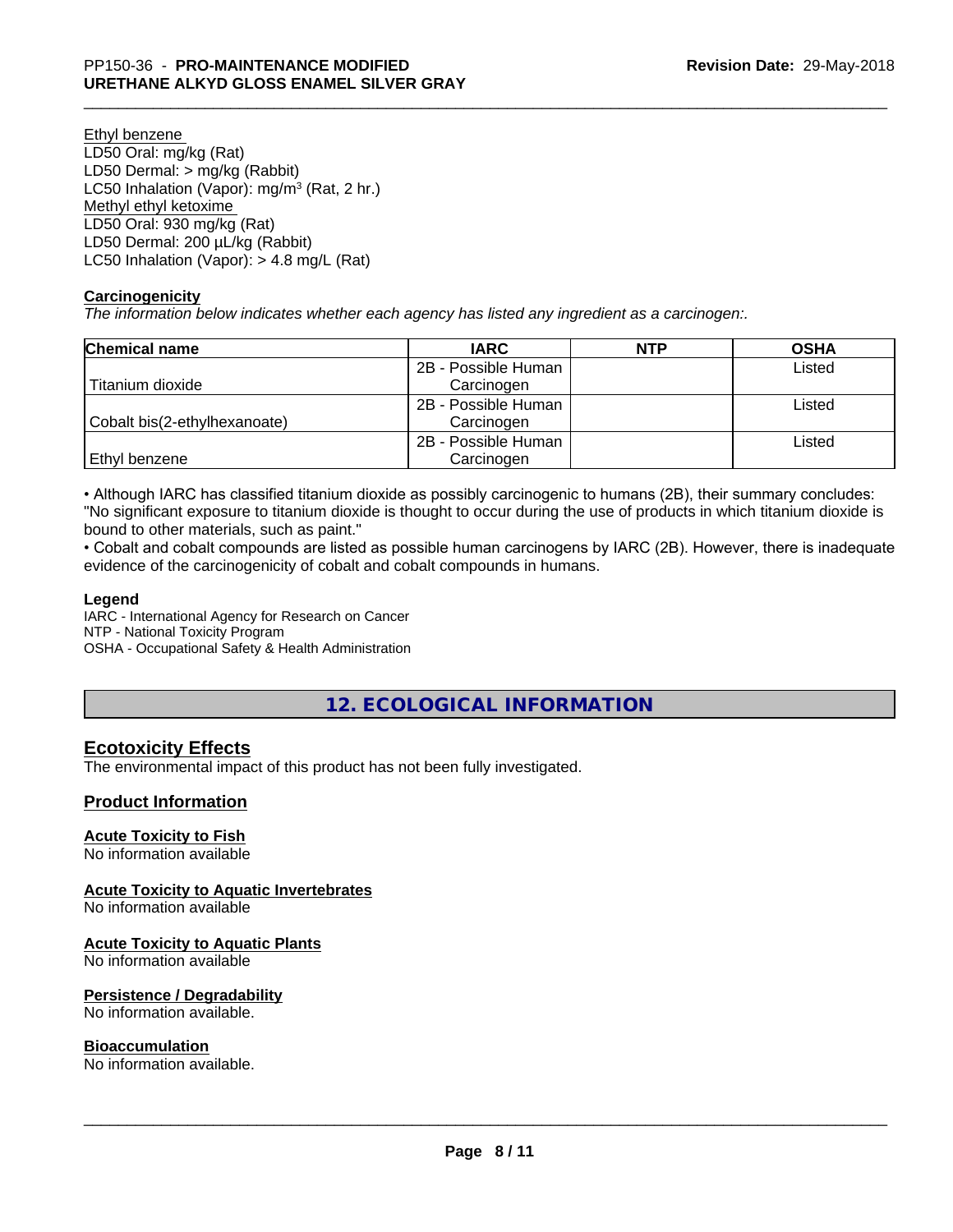#### **Mobility in Environmental Media**

No information available.

#### **Ozone**

No information available

## **Component Information**

#### **Acute Toxicity to Fish**

Titanium dioxide  $LC50:$  > 1000 mg/L (Fathead Minnow - 96 hr.) Ethyl benzene LC50: 12.1 mg/L (Fathead Minnow - 96 hr.) Methyl ethyl ketoxime LC50: 48 mg/L (Bluegill sunfish - 96 hr.)

## **Acute Toxicity to Aquatic Invertebrates**

Ethyl benzene EC50: 1.8 mg/L (Daphnia magna - 48 hr.) Methyl ethyl ketoxime EC50: 750 mg/L (Daphnia magna - 48 hr.)

## **Acute Toxicity to Aquatic Plants**

Ethyl benzene EC50: 4.6 mg/L (Green algae (Scenedesmus subspicatus), 72 hrs.)

## **13. DISPOSAL CONSIDERATIONS**

| <b>Waste Disposal Method</b>   | Dispose of in accordance with federal, state, and local regulations. Local<br>requirements may vary, consult your sanitation department or state-designated<br>environmental protection agency for more disposal options. |
|--------------------------------|---------------------------------------------------------------------------------------------------------------------------------------------------------------------------------------------------------------------------|
| <b>Empty Container Warning</b> | Emptied containers may retain product residue. Follow label warnings even after<br>container is emptied. Residual vapors may explode on ignition.                                                                         |

## **14. TRANSPORT INFORMATION**

**DOT**

| <b>Proper Shipping Name</b> | <b>PAINT</b>                                               |
|-----------------------------|------------------------------------------------------------|
| <b>Hazard class</b>         |                                                            |
| UN-No.                      | UN1263                                                     |
| <b>Packing Group</b>        | Ш                                                          |
| <b>Description</b>          | UN1263, PAINT, 3, III, Marine Pollutant (Stoddard solvent) |

In the US this material may be reclassified as a Combustible Liquid and is not regulated in containers of less than 119 gallons (450 liters) via surface transportation (refer to 49CFR173.120(b)(2) for further information).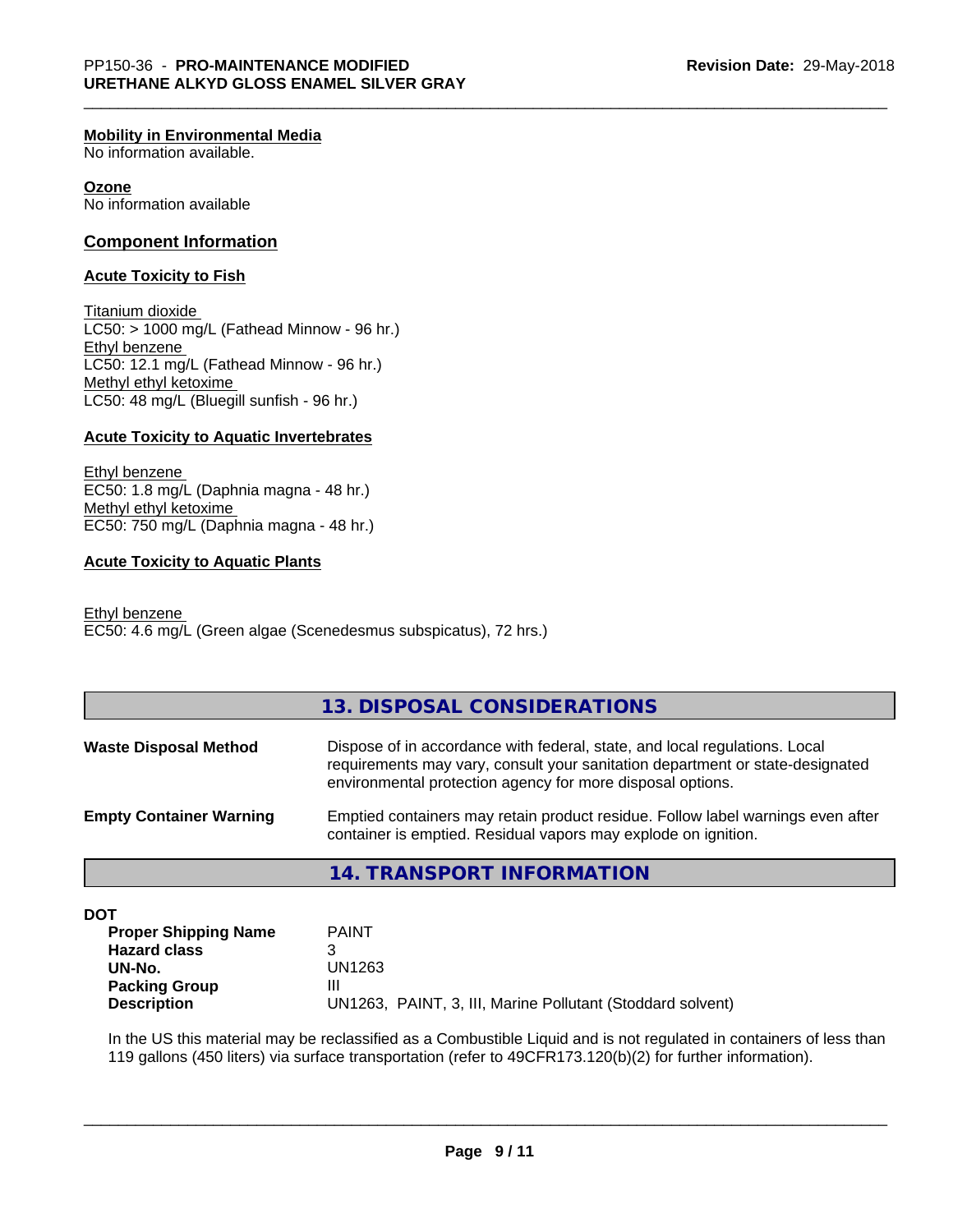| <b>ICAO/IATA</b> | Contact the preparer for further information. |  |
|------------------|-----------------------------------------------|--|
| IMDG / IMO       | Contact the preparer for further information. |  |
|                  | 15. REGULATORY INFORMATION                    |  |

## **International Inventories**

| <b>TSCA: United States</b> | Yes - All components are listed or exempt. |
|----------------------------|--------------------------------------------|
| <b>DSL: Canada</b>         | Yes - All components are listed or exempt. |

## **Federal Regulations**

## **SARA 311/312 hazardous categorization**

| Acute health hazard               | Yes |
|-----------------------------------|-----|
| Chronic Health Hazard             | Yes |
| Fire hazard                       | Yes |
| Sudden release of pressure hazard | Nο  |
| Reactive Hazard                   | Nο  |

## **SARA 313**

Section 313 of Title III of the Superfund Amendments and Reauthorization Act of 1986 (SARA). This product contains a chemical or chemicals which are subject to the reporting requirements of the Act and Title 40 of the Code of Federal Regulations, Part 372:

| <b>Chemical name</b> | CAS No.  | Weight-% | <b>CERCLA/SARA 313</b><br>(de minimis concentration) |
|----------------------|----------|----------|------------------------------------------------------|
| Ethyl benzene        | 100-41-4 | 0.5      |                                                      |

#### **Clean Air Act,Section 112 Hazardous Air Pollutants (HAPs) (see 40 CFR 61)** This product contains the following HAPs:

| <b>Chemical name</b> | CAS No.  | Weight-% | <b>Hazardous Air Pollutant</b> |
|----------------------|----------|----------|--------------------------------|
|                      |          |          | (HAP)                          |
| Ethyl benzene        | 100-41-4 | 0.5      | ∟isted                         |

# **US State Regulations**

## **California Proposition 65**

**AVIMARNING:** Cancer and Reproductive Harm– www.P65warnings.ca.gov

## **State Right-to-Know**

| <b>Chemical name</b> | <b>Massachusetts</b> | <b>New Jersey</b> | Pennsylvania |
|----------------------|----------------------|-------------------|--------------|
| Stoddard solvent     |                      |                   |              |
| ∟imestone            |                      |                   |              |
| Titanium dioxide     |                      |                   |              |